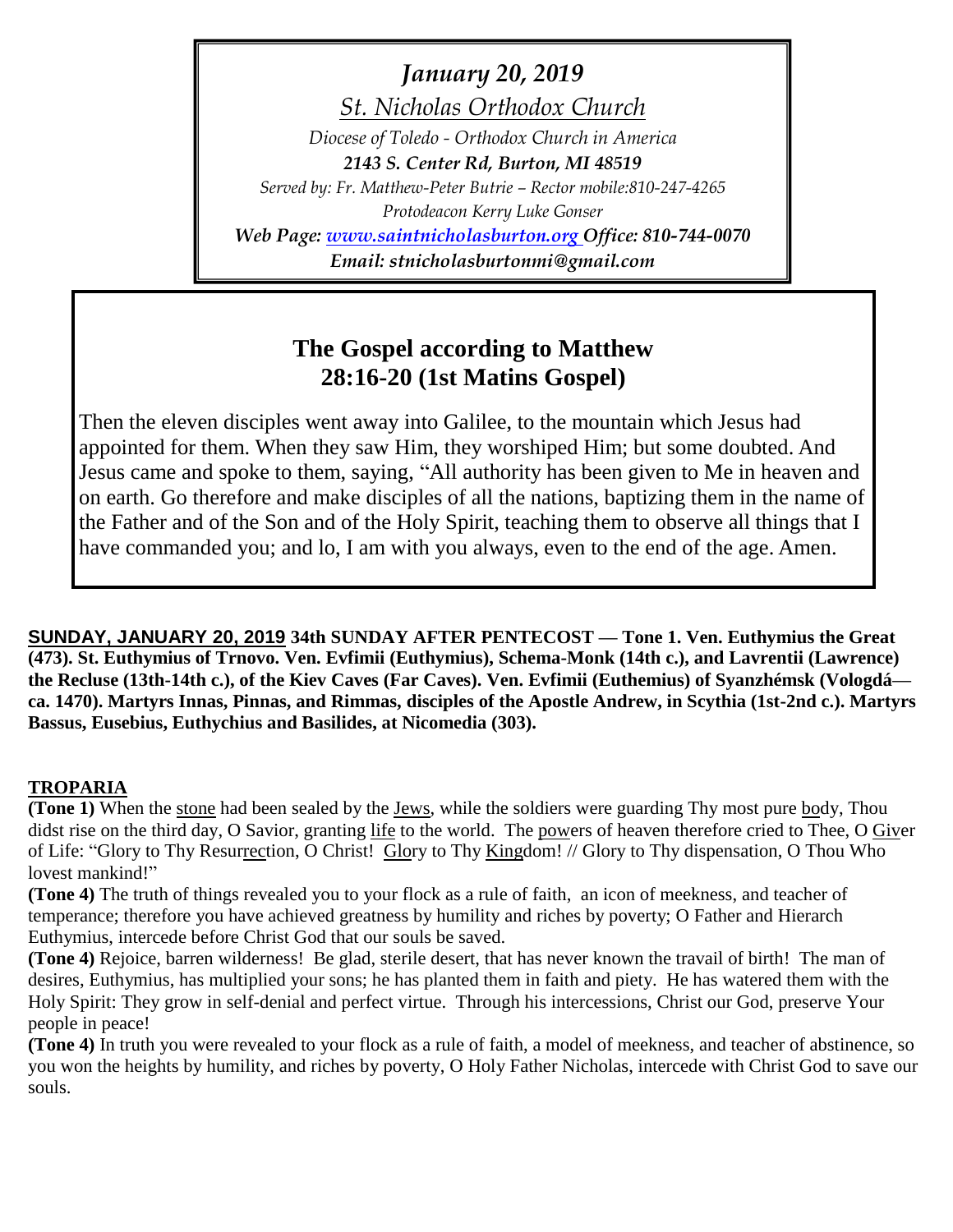#### **KONTAKION**

**(Tone 1)** By Thy Nativity Thou didst sanctify the Virgin's womb! And blessed Simeon's hands, O Christ God. Now Thou hast come and saved us through love. Grant peace to all Orthodox Christians, O only Lover of Man!

*The Prokeimenon in the Eighth Tone:* **Let the righteous exult in glory! / Let them sing for joy on their couches.** *v:* **Sing to the Lord a new song, His praise in the assembly of the saints.**

**THE READING FROM THE EPISTLE OF PAUL TO THE HEBREWS (13:17-21)** Brethren: Obey your leaders and submit to them; for they are keeping watch over your souls, as men who will have to give account. Let them do this joyfully, and not sadly, for that would be of no advantage to you. Pray for us, for we are sure that we have a clear conscience, desiring to act honorably in all things. I urge you the more earnestly to do this in order that I may be restored to you the sooner. Now may the God of peace who brought again from the dead our Lord Jesus, the great shepherd of the sheep, by the blood of the eternal testament, equip you with everything good that you may do his will, working in you that which is pleasing in his sight, through Jesus Christ; to whom be glory for ever and ever. Amen.

#### *Alleluia, Tone 1*

- *v.* **God gives vengeance to me, and subdues people under me.**
- *v.* **He magnifies the salvation of the king, and deals mercifully with His Christ, with David and his seed forever.**

**THE HOLY GOSPEL ACCORDING TO LUKE (17:12-19)** At that time as Jesus entered a village, he was met by ten lepers, who stood at a distance and lifted up their voices and said, "Jesus, Master, have mercy on us." When he saw them he said to them, "Go and show yourselves to the priests." And as they went they were cleansed. Then one of them, when he saw that he was healed, turned back, praising God with a loud voice; and he fell on his face at Jesus' feet, giving him thanks. Now he was a Samaritan. Then said Jesus, "Were not ten cleansed? Where are the nine? Was no one found to return and give praise to God except this foreigner?" And he said to him, "Rise and go your way; your faith has made you well."

**COMMUNION HYMN** Praise the Lord from the heavens! Praise Him in the highest! Alleluia, Alleluia, Alleluia! **ST EUTHYMIUS THE GREAT (January 20)** Euthymius was born during the reign of king Gratian in 377 A.D. He came from Melitine in [Armenia](https://orthodoxwiki.org/Church_of_Armenia) (now Makatya, Turkey), and was the son of pious and faithful parents called Paul and Dionysia.

Though Euthymius' mother was barren, his parents prayed fervently to God to grant them a child. Then they had a vision: they heard the voice of an [angel](https://orthodoxwiki.org/Angels) who told them to be cheerful because with the child's birth every [heresy](https://orthodoxwiki.org/Heresy) was going to be abolished and universal peace was going to be granted to the [Church](https://orthodoxwiki.org/Church) of God. For this reason this [saint](https://orthodoxwiki.org/Saint) was called Euthymius (meaning good cheer).

When the saint's father died, his mother offered him to Eutrojos, [bishop](https://orthodoxwiki.org/Bishop) of Melitine, by whom he was counted with the order of [clerics.](https://orthodoxwiki.org/Clergy) Because he was intelligent in his studies and surpassed all men in virtue and [asceticism,](https://orthodoxwiki.org/Asceticism) he was forced to be [ordained](https://orthodoxwiki.org/Ordination) a [priest](https://orthodoxwiki.org/Priest) and to look after the holy [hermitages](https://orthodoxwiki.org/Hermitage) and [monasteries.](https://orthodoxwiki.org/Monastery) When he was twenty-nine years old, he went to [Jerusalem](https://orthodoxwiki.org/Jerusalem) and lived with St. [Theoktistos](https://orthodoxwiki.org/index.php?title=Theoctistus&action=edit&redlink=1) in a cave on the mountain. While he was there, St. Euthymius liberated many men from the terrible chains of disease.

They also say that this saint fed four hundred men, who had come to the monastery, with very few loaves of bread. Moreover, not only did he break his mother's sterility through his birth, but also through [prayer](https://orthodoxwiki.org/Prayer) he made other childless women to be fruitful. He also opened the gates of Heaven, as great [Elijah](https://orthodoxwiki.org/Elijah) had done, bringing rain during a period of drought. Once a column of light, seen descending from Heaven by the by-standers while the [saint](https://orthodoxwiki.org/Saint) was celebrating the [bloodless sacrifice,](https://orthodoxwiki.org/Eucharist) made the internal brightness of divine Euthymius' soul known. This light shone over the saint until he completed the [Liturgy.](https://orthodoxwiki.org/Liturgy) A further sign of the purity and [chastity](https://orthodoxwiki.org/index.php?title=Chastity&action=edit&redlink=1) of the saint was that he could spiritually see the mood and the condition of those souls when they approached to receive the [Eucharist.](https://orthodoxwiki.org/Eucharist)

When Euthymius was ninety-six years old (in A.D. 473), he departed to the Lord. He had established religious communities throughout Palestine.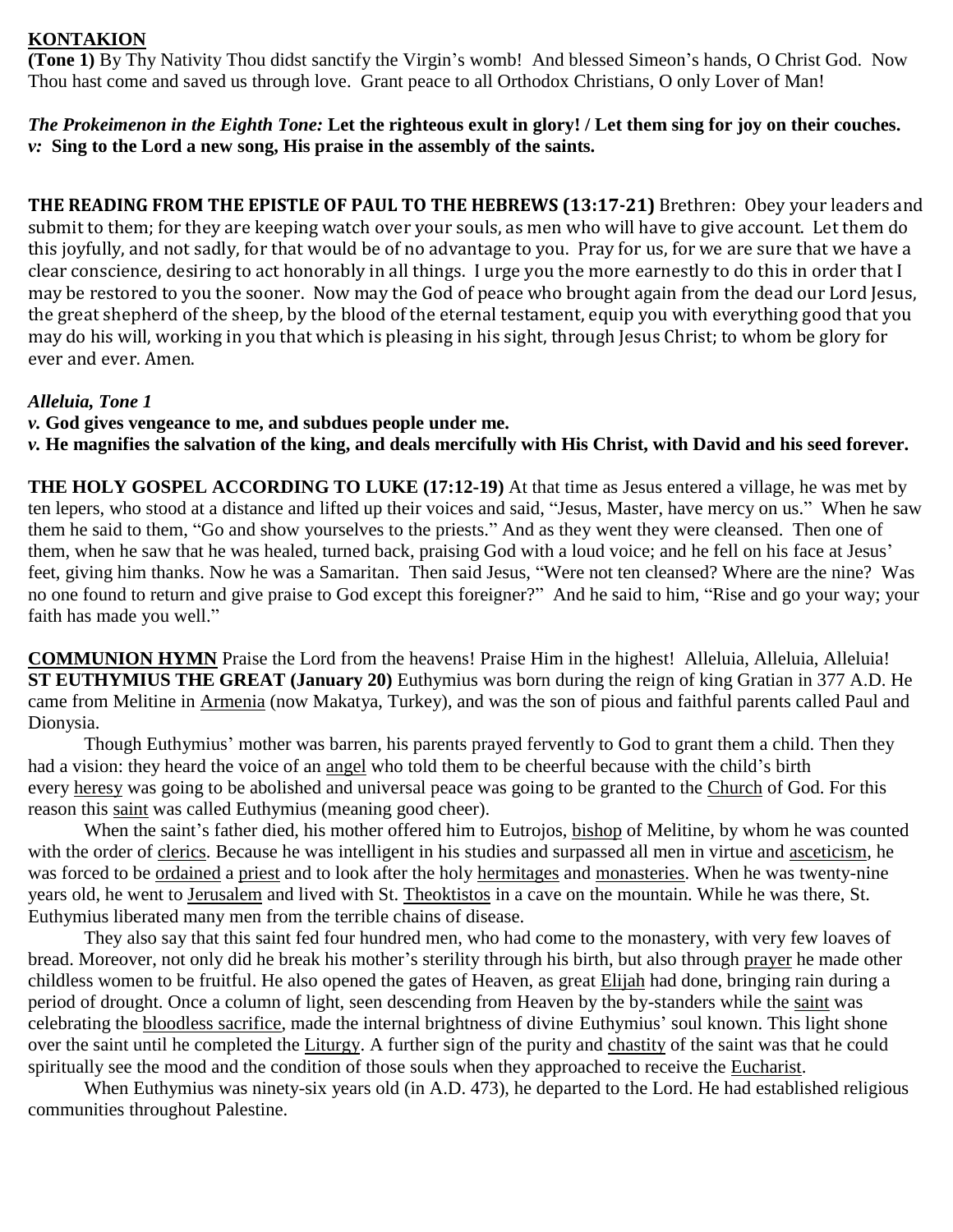# န္ကြိုးေခါ့္ကိုေခါ့္ကိုေခါ့္ကိုေခါ့္ကိုေခါ့္ကိုေခါ့္ကိုေခါ့္ကိုေခါ့္ကိုေခါ့္ကိုေခါ့္ကိုေခါ့္ကိုေခါ့္ကိုေ

#### **CANDLE INTENTIONS FOR THE HEALTH AND BLESSINGS OF**

Calvin Conrad-successful surgery & Helen Ethington-good health Angelo & Christine Health & God's blessings for Dorothy Goodman Nancy, Tom, Danny & Megan Fr. Tom, Fr. Dimitrie, Fr. Anthony, Angelo, Aaron, Reggie, John, Alex, Irene, Rimi, Allen, Deborah, JoAnn, Susan, Luba, Kosta, David, Anna, Helen, Walt, Calvin, Vladimir, Dorothy, John, Allison, Stojan, Mira, Bosa, Jeanette, Christopher, Ted, Marlene, Joseph, Nicholas, Margaret, Gladys, my family and friends Joe Tome Special Intention Joe Tome

#### **CANDLE INTENTIONS FOR BLESSED REPOSE**

Our grandson Andrew~Blessed Repose, Jimmy6 Todorovsky (6 mo.) & Kay Brown~Blessed Repose Angelo & Christine



**WELCOME** to all our friends and visitors.

**COFFEE & DONUTS** Rather than having a set amount for coffee & donuts, starting today it will be a free will offering. Volunteers are needed for the month of January. Please see the signup sheet outside the kitchen.

PARISH COUNCIL elected new officers in their meeting on January 8<sup>th</sup>. The results are as follows: Sharon Jernigan-President, Paul Brayan-Vice-President, Susie Ford-Treasurer, Michelle Gerzevske-Secretary & Dennis Jernigan (Nonofficer) for the Executive Committee. Building & Maintenance committee chairs are Bob Steiner, Calvin Conrad & Dennis Jernigan.

**ANNUAL MEETING** The Annual Meeting of Saint Nicholas Parish will be held today beginning with a short prayer service after the Divine Liturgy. The Meeting will then reconvene in the Parish Hall including a luncheon of pulled pork & chicken.

**All parish organizations must present a report, oral or written, to be given at this meeting.** 

**HOPE IN A BOX** is collecting **toilet paper** for the month of January. Place the items in the blue box in the Parish Hall. Catholic Charities Community Closet will distribute the items.

**FOOD DRIVE** Place non-perishable food items in the other blue box in the hall.

#### **Weekly Schedule:**

**Today Noisy Offering**

Annual Meeting reconvenes in the Parish Hall with a luncheon of pulled pork & chicken

#### **Tuesday, Jan 22 Fr. Matthew in Toledo**

#### **Wednesday, Jan 23**

| $9:30 \text{ am}$  | Divine Liturgy |
|--------------------|----------------|
| $11:15 \text{ am}$ | Adult Ed class |